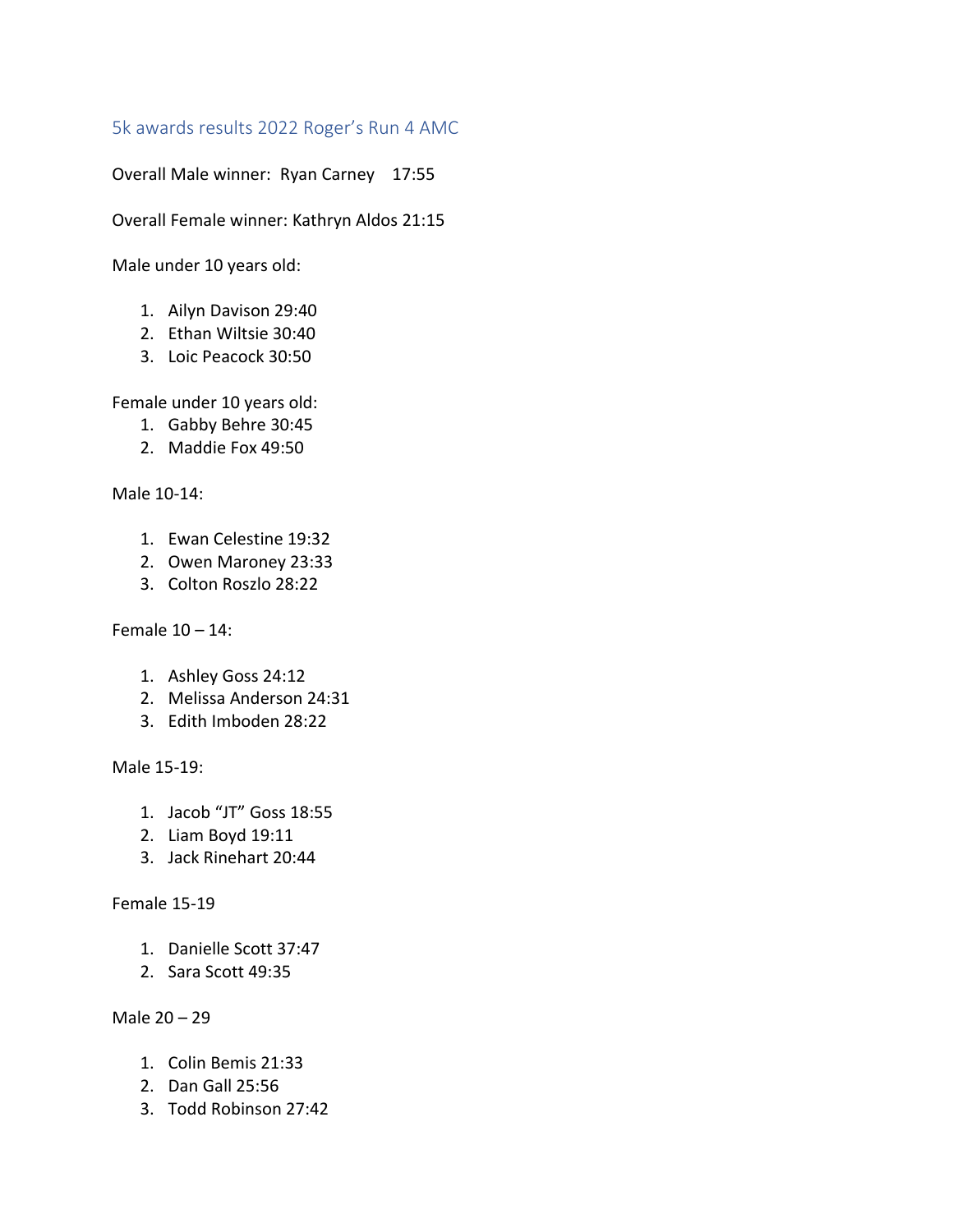Female 20-29

- 1. Emma Pile 22:45
- 2. Ellie Quinlan 25:55
- 3. Cat Hare 31:32

#### Male 30-39

- 1. Andrew Strawynski 19:51
- 2. Tom ODowd 22:50
- 3. Gregario Martinez 38:41

Female 30 – 39

- 1. Anna McGrew 22:03
- 2. Liz Stawynski 25:47
- 3. Ellen Wood 29:10

### Male 40-49

- 1. Charles Gassenheimer 21:31
- 2. Michael O'Sullivan 28:34
- 3. Bret Wood 29:11

### Female 40-49

- 1. Rebecca Maroney 23:33
- 2. Sarah Imboden 28:33
- 3. Lyndsey Dussling 29:42

### Male 50-59

- 1. Armil Deguzman 23:18
- 2. Matthew Schlottman 24:27
- 3. Rob Singleton 25:08

### Female 50-59

- 1. Kimm Alexander 27:04
- 2. Melissa Schultz 28:15
- 3. Bernadette McCrudden 31:26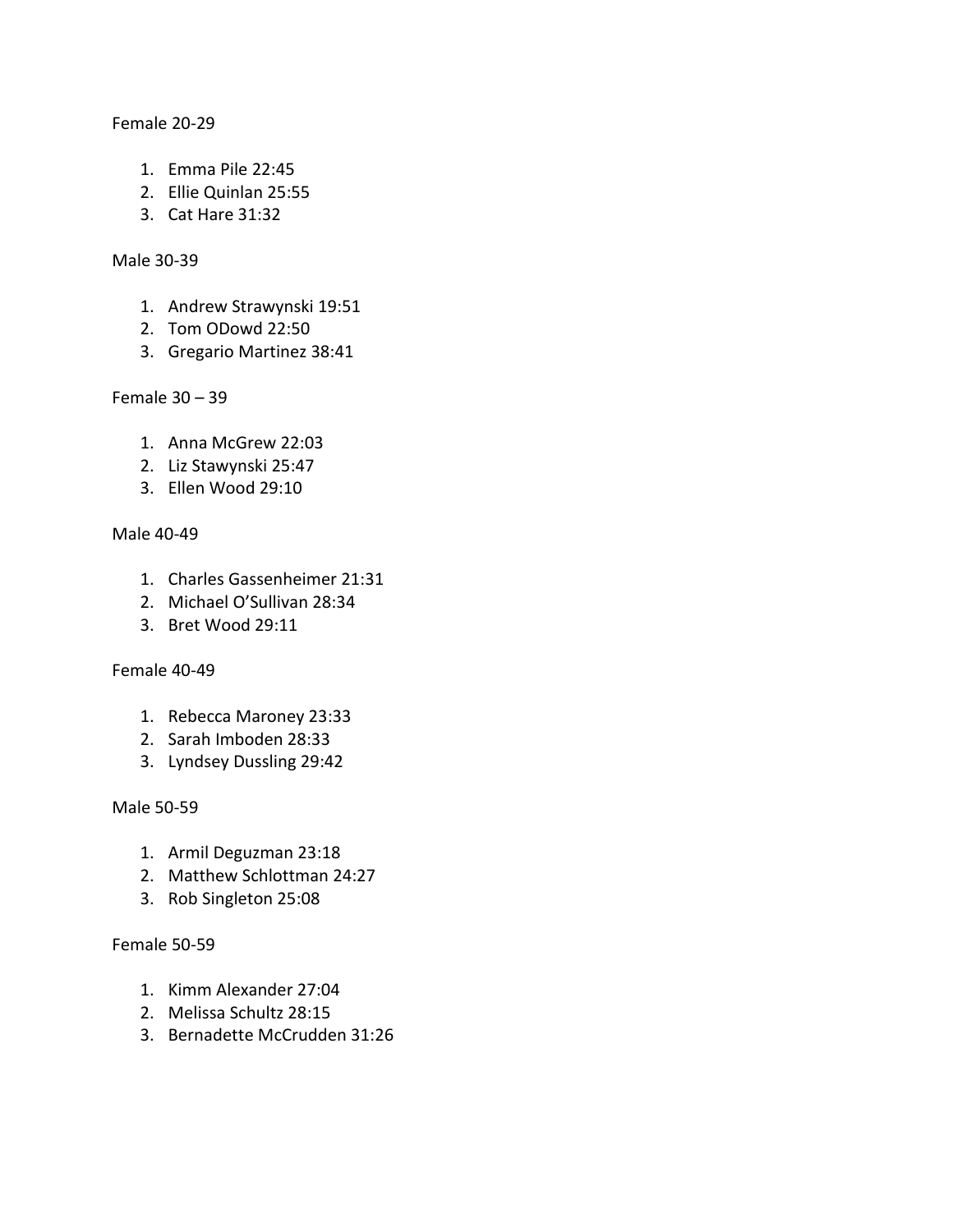Male 60-69

- 1. Don Green 20:25
- 2. David Fenner 26:18
- 3. John Shanley 29:28

### Female 60-69

- 1. Mary Beth Perfas 27:35
- 2. Sharon Santandra 32:07
- 3. Maureen Byrne 50:52

Female 70+ Mary DeNitto 27:07 Male 70+. Phil Cannon 27:42

## Roger's Run 2022 5k Results:

| 1. | <b>Ryan Carney</b>          | 35 years | 17:55 |       |
|----|-----------------------------|----------|-------|-------|
| 2. | Jacob "JT" Goss             | 15 years | 18:55 |       |
|    | 3. Liam Boyd                | 18 years | 19:11 |       |
|    | 4. Ewan Celestine           | 14 years | 19:32 |       |
|    | 5. Andrew Strawynski        | 37 years | 19:51 |       |
|    | 6. Don Green                | 60 years | 20:25 |       |
|    | 7. Jack Rinehart            | 17 years | 20:44 |       |
|    | 8. Kathryn Aldous           | 51 years |       | 21:15 |
| 9. | <b>Charles Gassenheimer</b> | 48 years |       | 21:31 |
|    | 10. Colin Bemis             | 24 years | 21:33 |       |
|    | 11. Jonathon Meletski       | 17 years | 21:38 |       |
|    | 12. Anna McGrew             | 36 years | 22:03 |       |
|    | 13. Emma Pile               | 29 years | 22:45 |       |
|    | 14. Tom O'Dowd              | 39 years | 22:50 |       |
|    | 15. Armil Deguzman          | 52 years | 23:18 |       |
|    | 16. Owen Maroney            | 13 years |       | 23:33 |
|    | 17. Rebecca Maroney         | 43 years | 23:33 |       |
|    | 18. Jason Lee               | 19 years | 23:58 |       |
|    | 19. Max Darling             | 15 years | 23:58 |       |
|    | 20. Ashley Goss             | 11 years | 24:12 |       |
|    | 21. Matt Schlottman         | 53 years | 24:27 |       |
|    | 22. Melissa Anderson        | 12 years | 24:31 |       |
|    | 23. Colton Roszko           | 14 years | 24:43 |       |
|    | 24. Rob Singleton           | 56 years | 25:06 |       |
|    | 25. Liz Strawynski          | 37 years | 25:47 |       |
|    | 26. Ellie Quinlan           | 27 years | 25:55 |       |
|    | 27. Dan Gall                | 27 years | 25:55 |       |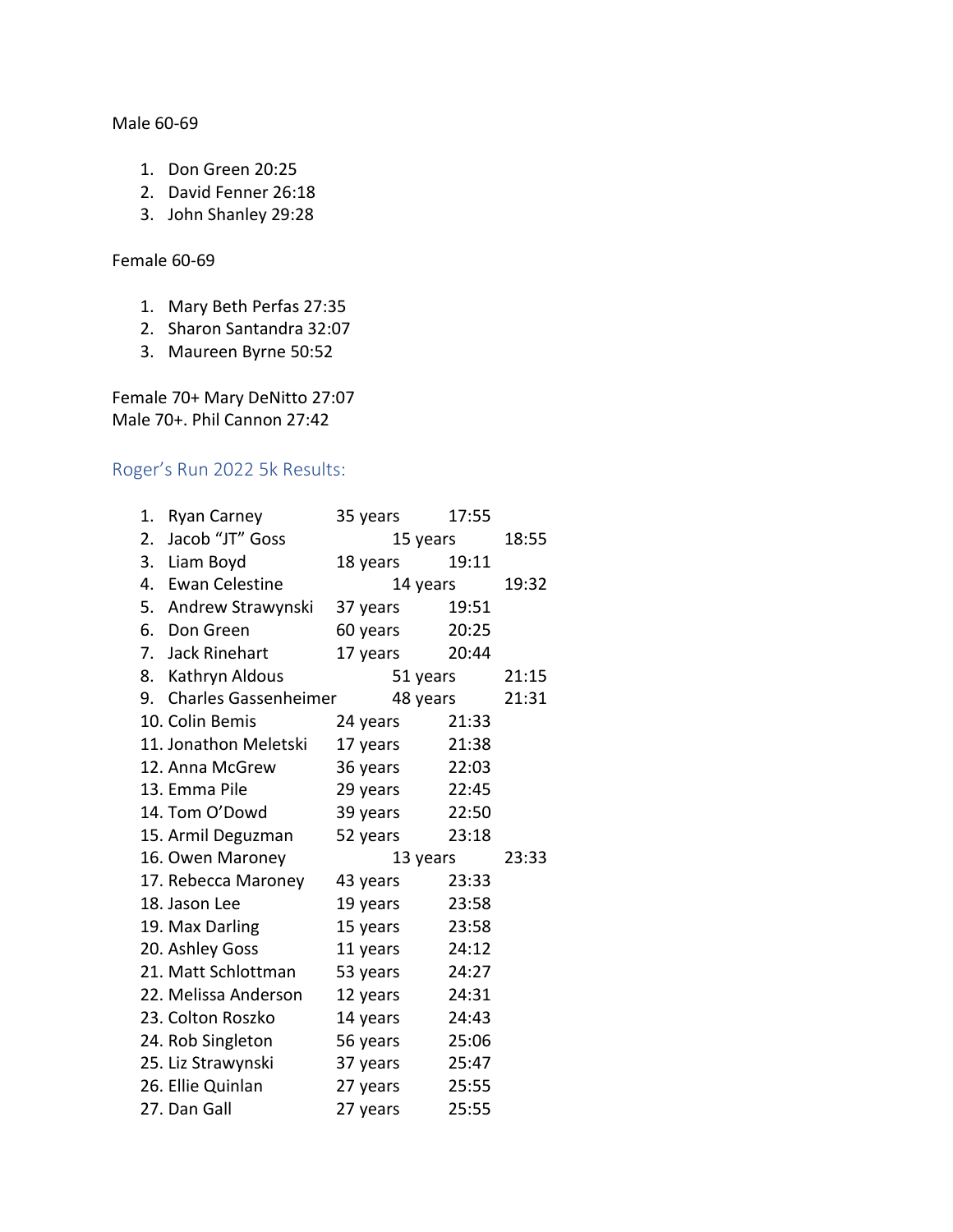| 28. David Fenner                    | 69 years |          | 26:18 |       |
|-------------------------------------|----------|----------|-------|-------|
| 29. Issac Imboden                   | 12 years |          |       | 26:45 |
| 30. Kimm Alexander                  | 50 years |          | 27:04 |       |
| 31. Mary DeNitto                    | 74 years |          | 27:07 |       |
| 32. David Burns                     | 50 years |          | 27:17 |       |
| 33. Mary Beth Perfas                | 65 years |          | 27:35 |       |
| 34. Phil Canion                     | 71 years |          | 27:42 |       |
| 35. Todd Robinson                   |          | 28 years |       | 27:42 |
| 36. Melissa Shultz                  | 51 years |          | 28:15 |       |
| 37. Edith Imboden                   |          | 10 years |       | 28:22 |
| 38. Sarah Imboden                   |          | 40 years |       | 28:33 |
| 39. Michael O'Sullivan              | 45 years |          | 28:34 |       |
| 40. Ian Burns                       | 14 years |          | 28:37 |       |
| 41. Roger Loughran                  |          | 12 years |       | 29:07 |
| 42. Ellen Litton-Wood               | 39 years |          | 29:10 |       |
| 43. Bret Wood                       | 46 years |          | 29:11 |       |
| 44. Lilah Stanley                   | 10 years |          | 29:12 |       |
| 45. No Card                         |          |          |       |       |
| 46. John Stanley                    | 66 years |          | 29:28 |       |
| 47. Ailyn Davison                   | 10 years |          | 29:40 |       |
| 48. Lyndsey Dussling                | 41 years |          | 29:42 |       |
| 49. Steve Schallenkamp              | 68 years |          | 29:52 |       |
| 50. Ethan Wiltsie                   | 10 years |          | 30:40 |       |
| 51. Chris Wilmott                   | 57 years |          | 30:41 |       |
| 52. Loic Peacock                    | 9 years  |          | 30:50 |       |
| 53. Gabby Behrie                    | 9 years  |          | 30:55 |       |
| 54. Jennifer Johnson                | 40 years |          | 30:56 |       |
| 55. Bernadette's McCrudden 54 years |          |          | 31:26 |       |
| 56. Mike McCrudden                  | 54 years |          | 31:27 |       |
| 57. Cat Hare                        | 28 years |          | 31:32 |       |
| 58. Chris Montalto                  |          | 41 years |       | 31:55 |
| 59. Scarlett Peacock                | 12 years |          | 31:40 |       |
| 60. Stacey Cassels-Vetter 39 years  |          |          | 31:43 |       |
| 61. Melissa Schiskee                | 46 years |          | 31:54 |       |
| 62. Steven Cangemi                  |          | 61 years |       | 32:03 |
| 63. Sharon Santandra                | 61 years |          | 32:07 |       |
| 64. Jackson Taylor                  | 17 years |          | 32:51 |       |
| 65. Nicole Burns                    | 48 years |          | 33:04 |       |
| 66. Moses Bendiner                  | 11 years |          | 33:14 |       |
| 67. Avery Gilbert                   | 45 years |          | 33:27 |       |
| 68. Michele Anderson                | 46 years |          | 34:41 |       |
| 69. Bridget Pomerantz               | 45 years |          | 35:39 |       |
| 70. Jasper Fox Jr.                  | 11 years |          | 37:40 |       |
| 71. Danielle Scott                  | 17 years |          | 37:47 |       |